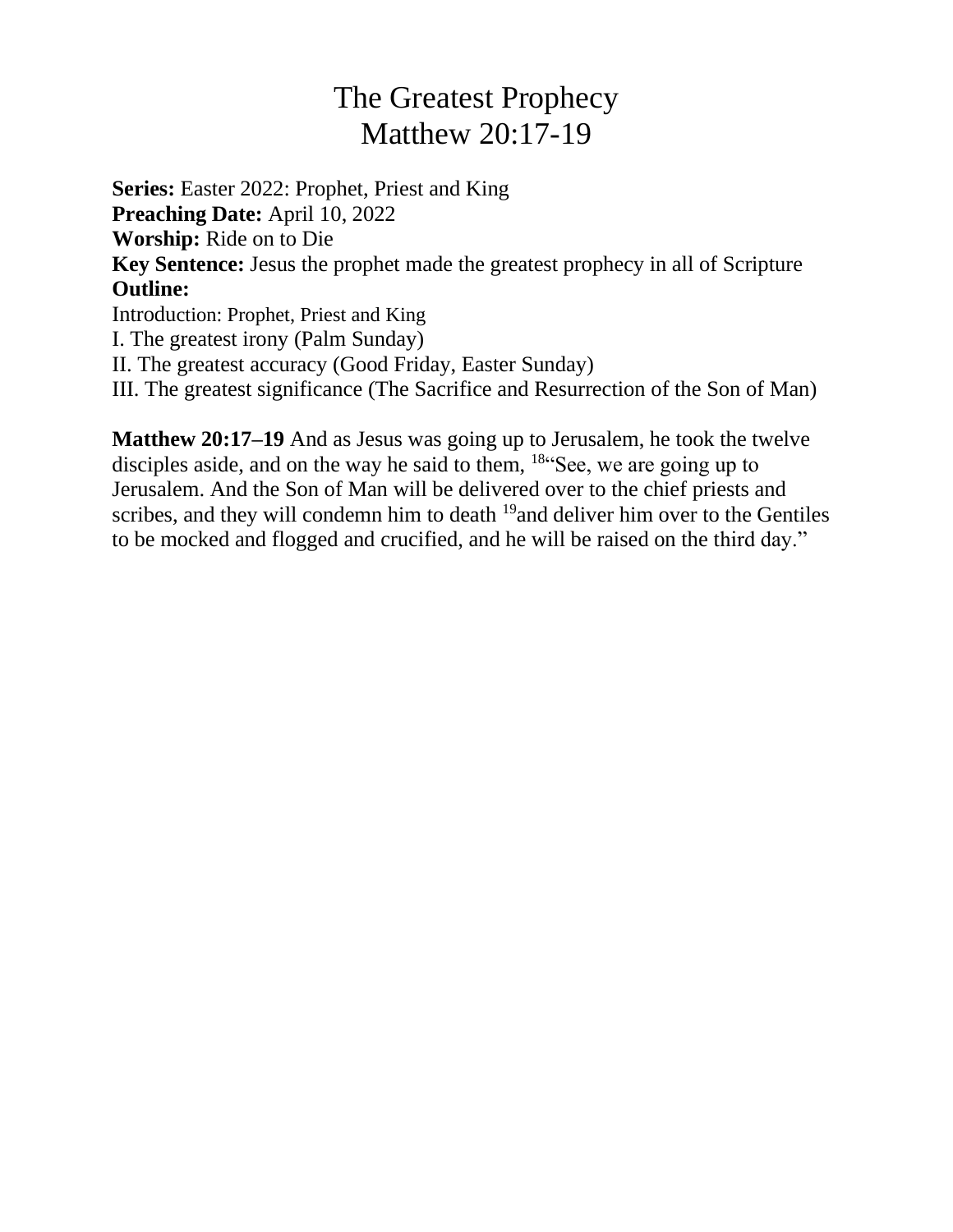## The Greatest Prophecy Matthew 20:17-19

- I recently read a book called *Man of Sorrows, King of Glory*, by Jonty Rhodes. It's a small book, easy to read in a day or two, but it makes a great point, which will in fact structure our meditations for Easter week this year. With a title like *Man of Sorrows, King of Glory* it's obviously about the death and resurrection of Jesus. But the point of the book is that the sorrow of Christ is more than his death and the glory of Christ is more than his resurrection. Those are the central realities, but there is a lot of territory around them.
- The book teaches this truth through a paradigm Christians have used for centuries, the offices of Christ as Prophet, Priest and King. The word office essentially means a job description: what work does Christ do? Jonty says Christ's work in the most general sense is to be the Messiah, the anointed one. But in the Old Testament there were three distinct kinds of people who were anointed, the prophets, the priests and the kings of Israel. Jesus' work as Messiah is to be prophet, priest and king. Jonty quotes the Westminster Shorter Catechism. Question 23 says "What offices does Christ execute as our redeemer?" And the answer is "Christ, as our redeemer, executes the offices of a prophet, of a priest, and of a king, both in his estate of humiliation and exaltation." Notice the connection between the offices of Christ and the humiliation and exaltation of Christ. Jonty says "Alongside Christ's threefold office, [the catechism] also speaks of Christ's two states: the state of humiliation and the state of exaltation. These two states describe Jesus's journey. His humiliation begins at the incarnation and takes him through to his burial. His exaltation begins at his resurrection and ends—well, in one sense, never!"
- Jesus is our prophet, and he made the greatest prophecy in all of Scripture. He is our priest because he offered a perfect sacrifice for the forgiveness of sins – the sacrifice of himself. He is our king because he reigns forever and ever. We're going to explore these things this Easter. Today we'll focus on Jesus as prophet, and we'll see how that fits with Palm Sunday. Thursday we'll focus on Jesus as the great high priest who offered the perfect sacrifice. Next Sunday we'll see that the Resurrection was the first step in his exaltation so that he now reigns over all things as king.
- How is Jesus the greatest prophet? There are several ways. First, the words Jesus spoke were the word of God. The Old Testament prophets spoke God's word to his people. "Hear the word of the Lord."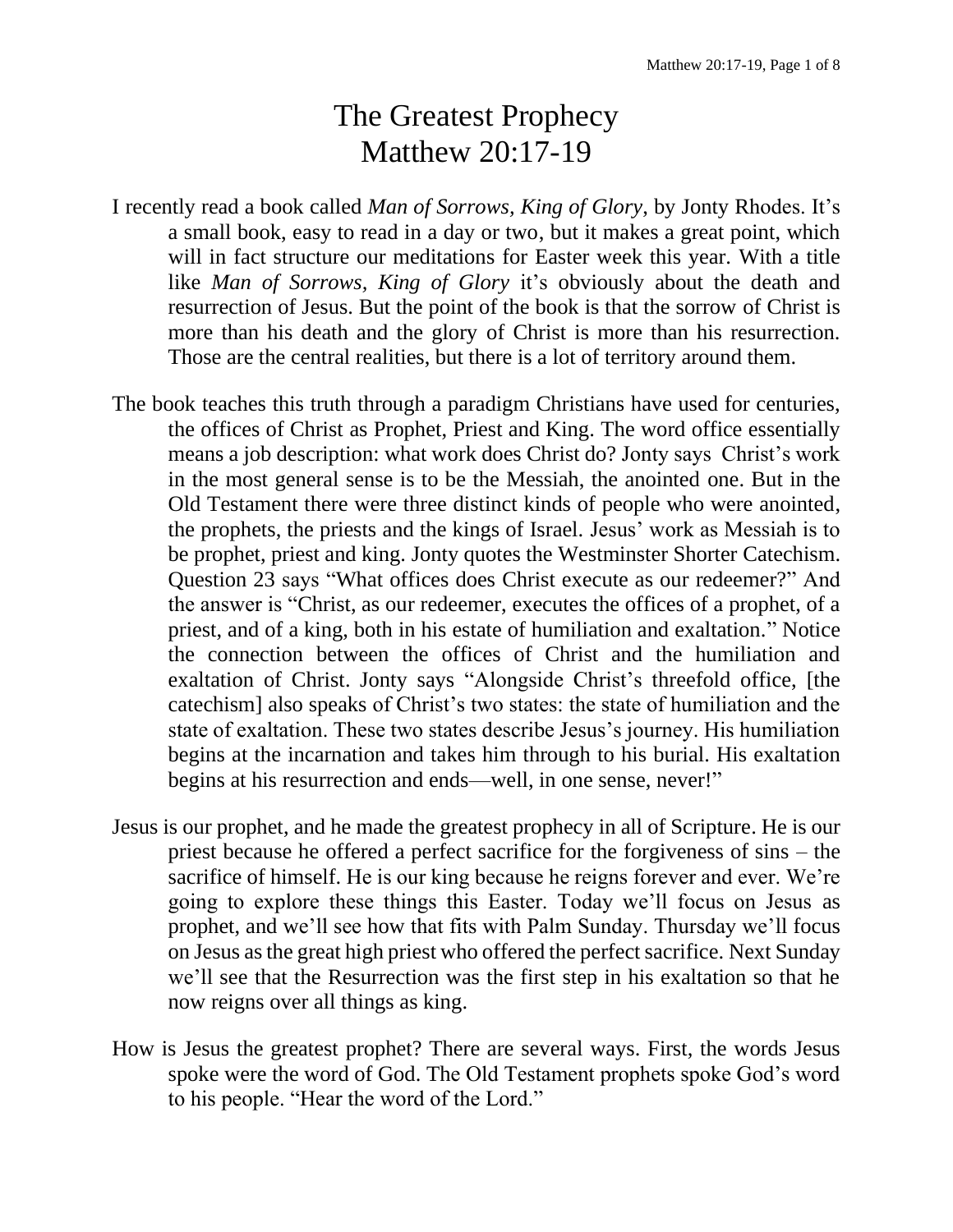- Jesus did the same, but as God the Son, all his words were God's word. He says in John "the word that you hear is not mine but the Father's who sent me." It is an authoritative word. He says in Matthew, "Heaven and earth will pass away, but my words will not pass away." Jesus is the ultimate prophet. He perfectly brings God's word. But John teaches us, doesn't he, that Jesus not only brings us the Word of God, he is the Word of God? "In the beginning was the Word, and the Word was with God and the Word was God. . . . and the Word became flesh and made his dwelling among us." The Word is our ultimate prophet.
- Jesus was also the greatest prophet in the narrow sense of foretelling the future. The Old Testament prophets, in addition to proclaiming God's word for their own moment in Israel's history, also taught the people God's promises and foretold how he would keep them. The most profound of those prophesies were about Jesus. Isn't this what he taught the two disciples on the road to Emmaus? Luke 24:25–27 "O foolish ones, and slow of heart to believe all that the prophets have spoken! <sup>26</sup>Was it not necessary that the Christ should suffer these things and enter into his glory?" <sup>27</sup>And beginning with Moses and all the Prophets, he interpreted to them in all the Scriptures the things concerning himself.
- But the greatest prophecies were those Jesus made about himself, about his own death and resurrection. In one of these Jesus identified himself as a prophet. Luke 13:31 "At that very hour some Pharisees came and said to him, "Get away from here, for Herod wants to kill you." <sup>32</sup>He said to them, "Go and tell that fox, 'Behold, I cast out demons and perform cures today and tomorrow, and the third day I finish my course.  $33$ Nevertheless, I must go on my way today, tomorrow and the day following, for it cannot be that a prophet should perish away from Jerusalem.'" Jonty Rhodes says "Jesus, . . . in his own preaching ministry, explained that he had come to give his life 'as a ransom for many.' It is his explanation of the cross to which we must cling."
- Depending on how you count, Jesus foretold his death or resurrection or some aspect of it three to five times in each of the Gospels. All of these are amazing, that a man would look into his own future and know it contained not only a suffering death but a victorious resurrection. But there is one that is so detailed, so ironic, so accurate and full of the truth of our salvation that I consider it the greatest prophecy in all Scripture. It's Matthew 20:17–19 *And as Jesus was going up to Jerusalem, he took the twelve disciples aside, and on the way he said to them, <sup>18</sup>"See, we are going up to Jerusalem. And the Son of Man will be delivered over to the chief priests and scribes, and they will condemn him to death <sup>19</sup>and deliver him over to the Gentiles to be mocked and flogged and crucified, and he will be raised on the third day."*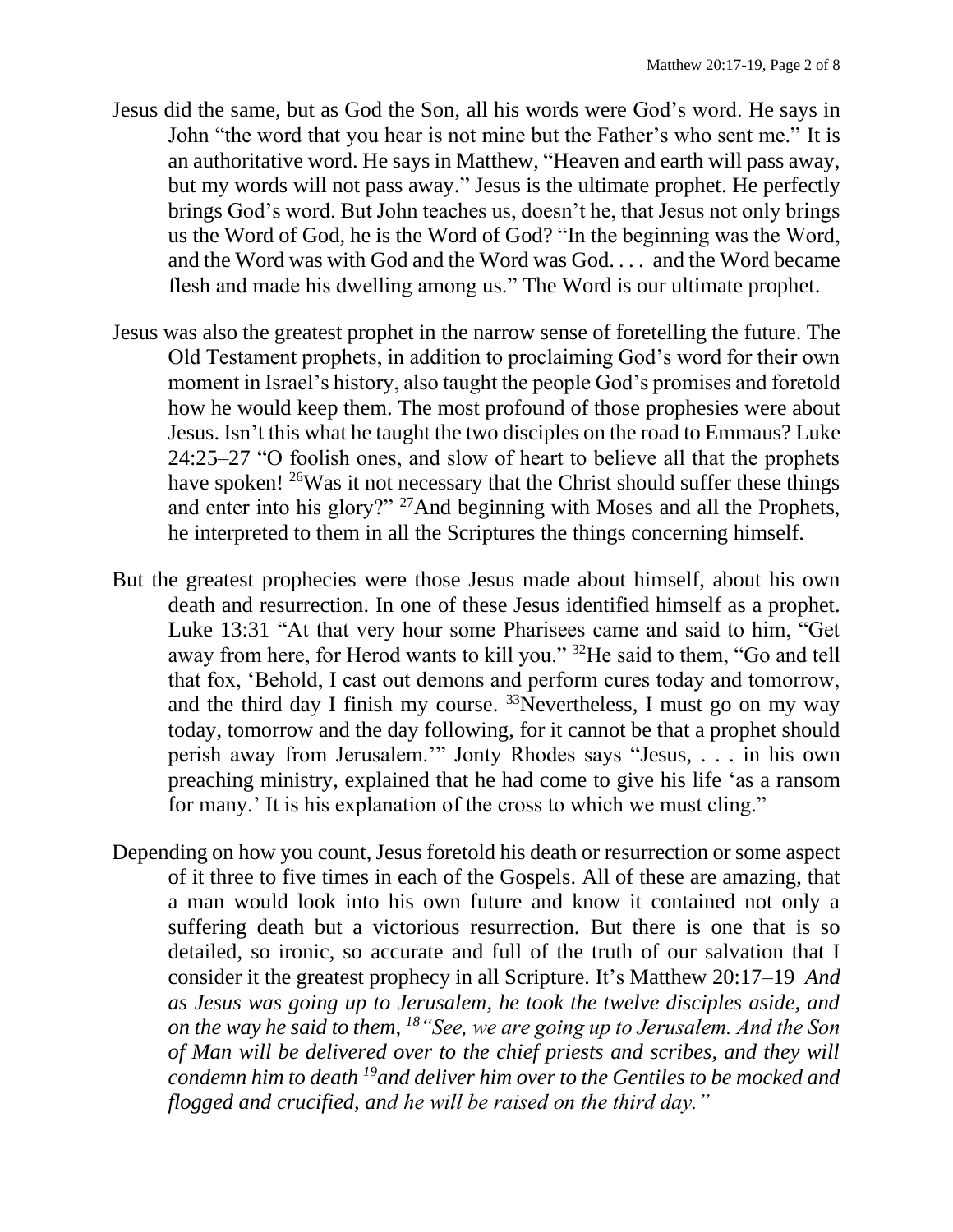- The greatest Prophet in all Scripture made the greatest prophecy in all of Scripture. It foreshadowed the greatest irony because it contradicted Palm Sunday even before it happened. It contained the greatest accuracy, because it foretold the minute details of Jesus' passion. It revealed the greatest reality, that the Son of Man would suffer and die at the hands of sinful men, but be raised to life.
- Verse 17 "And as Jesus was going up to Jerusalem, he took the twelve disciples aside, and on the way he said to them, 18'See, we are going up to Jerusalem.'" On Palm Sunday we celebrate, and rightly, the triumphal entry of our King into his city-of-old and his city-yet-to-come. I often call this the premature celebration because while it was wonderfully right to celebrate Jesus as King, it was horribly wrong for the same crowd to turn against him in less than a week and shout "Crucify, crucify." Yet Palm Sunday was a legitimate recognition of Jesus, not only as Messianic King, but as the promised prophet.
- The text we read this morning, Matthew 21:1-12, recognizes both things. He was recognized as the king foretold in Zechariah, who would come humbly, riding on a donkey. He was also identified as a prophet. Matthew 21:10 "And when he entered Jerusalem, the whole city was stirred up, saying, "Who is this?" <sup>11</sup>And the crowds said, "This is the prophet Jesus, from Nazareth of Galilee." The word "the" in that sentence may well be significant, for the people of Israel were waiting not just for another prophet, but for "the" prophet foretold by Moses. Deuteronomy 18:18 "I will raise up for them a prophet like you from among their brothers. And I will put my words in his mouth, and he shall speak to them all that I command him." The Jews believed this prophet would come to herald the Messiah, or some believed the prophet would be the Messiah. So in John 7:40 When they heard these words, some of the people said, "This really is the Prophet." And John 6:14, after the feeding of the five thousand, "When the people saw the sign that he had done, they said, "This is indeed the Prophet who is to come into the world!'" Yet at that moment they didn't want to make him their prophet but their king. The two promises overlapped in their minds, which was way more true then they realized.
- Same thing with the Triumphal Entry. Jesus had just raised Lazarus from death and done many other miracles on his way to Jerusalem, so the crowd wanted to make him king. But they were fickle. Jesus knew, as a prophet, that their desire to make him king was the greatest irony. So, he starts this prophecy "We're going up to Jerusalem!" But not to be crowned. Palm Sunday was not his goal. He then proceeds to give the most exact prophecy in Scripture. Verse 18 "See, we are going up to Jerusalem. And the Son of Man will be delivered over to the chief priests and scribes, and they will condemn him to death."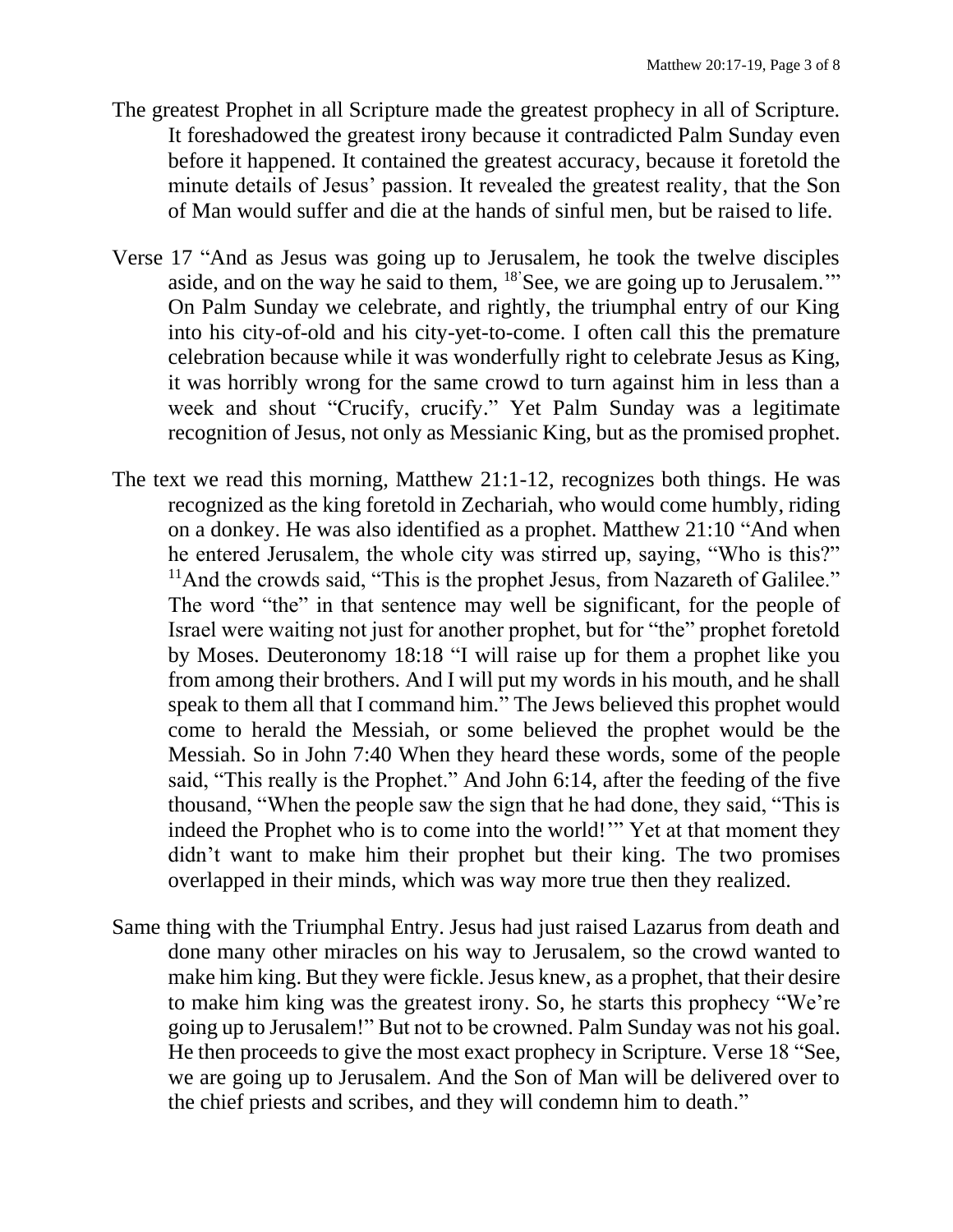- This is an exact and accurate prophecy. The chief priests were the leading priests at the temple in Jerusalem. The chief priest, singular, was described in the Old Testament. He was the only one to enter the Holy of Holies. But by this time he was appointed by Rome from a few cooperative Jewish families. The other chief priests talked about in the New Testament were other members of those families. They may have been former chief priests or others who held offices, such as Captain of the Temple Guard. The scribes were the lawyers and other officials, not necessarily from the tribe of Levi. They were probably Pharisees, though not all Pharisees were scribes. Together the chief priests and scribes made up the ruling council in Jerusalem, the Sanhedrin.
- Jesus says he will be delivered over to these people and condemned. We saw this same word "delivered" last week in Romans, where it was God who delivered him up for our trespasses and raised him up for our justification. But in human terms it was Judas who delivered Jesus over to the Jewish leaders. It is clear in the Gospels that Jesus knows this, knows who will do it and does not prevent it from happening. So, shortly after Palm Sunday, Judas goes to the chief priests, who have already been soliciting information on Jesus' whereabouts, and who wanted to arrest him by stealth and kill him.
- On Thursday of Easter Week Jesus celebrates Passover with his disciples, institutes the Lord's Supper, then goes to the Garden of Gethsemane to pray. There he is arrested by a crowd of soldiers and temple officials, sent from the chief priests and led by the traitor Judas. The prophecy is fulfilled, and is further, exactly fulfilled when Jesus is tried and condemned. Matthew describes this in chapter 26 "Now the chief priests and the whole council were seeking false testimony against Jesus that they might put him to death, <sup>60</sup>but they found none, though many false witnesses came forward. At last two came forward <sup>61</sup>and said, "This man said, 'I am able to destroy the temple of God, and to rebuild it in three days.' "<sup>62</sup>And the high priest stood up and said, "Have you no answer to make? What is it that these men testify against you?"
- <sup>63</sup>But Jesus remained silent. And the high priest said to him, "I adjure you by the living God, tell us if you are the Christ, the Son of God." <sup>64</sup>Jesus said to him, "You have said so. But I tell you, from now on you will see the Son of Man seated at the right hand of Power and coming on the clouds of heaven." <sup>65</sup>Then the high priest tore his robes and said, "He has uttered blasphemy. What further witnesses do we need? You have now heard his blasphemy. <sup>66</sup>What is your judgment?" They answered, "He deserves death." <sup>67</sup>Then they spit in his face and struck him. And some slapped him, <sup>68</sup>saying, "Prophesy to us, you Christ! Who is it that struck you?"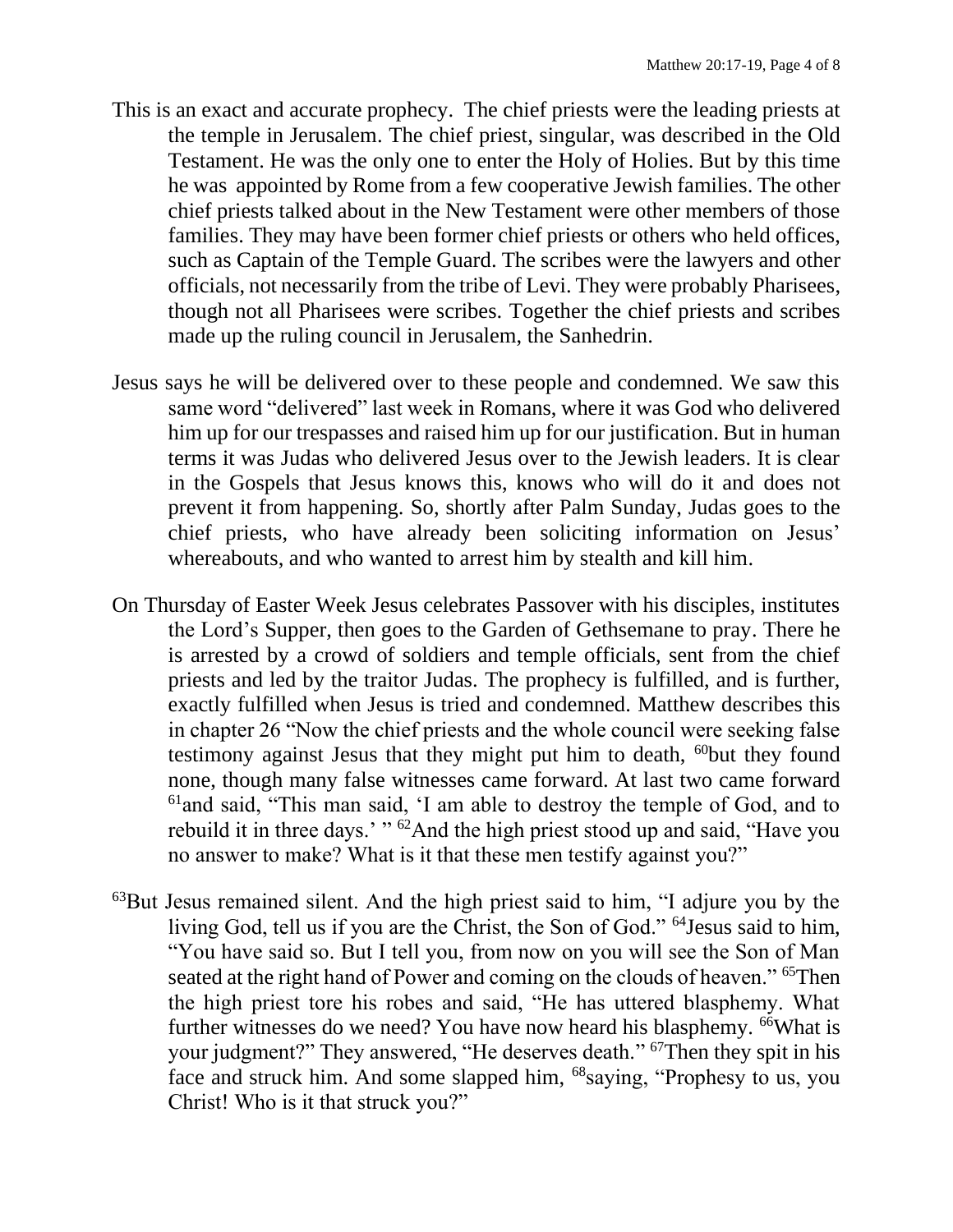- Notice in these verses that Jesus is judged for a prophecy, and it's a prophecy of his death. That's what he meant when he said "I am able to destroy this temple and in three days raise it up." Notice too that he is condemned. "What is your judgment?" "He deserves death." Finally notice that even as they are humiliating him with spittle and blows they are asking him to prophesy. It is clear that his role of prophet was very well recognized as key to his ministry.
- Verse 18 is exactly and accurately fulfilled. So is verse 19 "and deliver him over to the Gentiles to be mocked and flogged and crucified, and he will be raised on the third day." The Jewish council, had no power under the Romans to impose death. They could only recommend. Matthew 27:1 "When morning came, all the chief priests and the elders of the people took counsel against Jesus to put him to death. <sup>2</sup>And they bound him and led him away and delivered him over to Pilate the governor." They delivered him over to the Gentiles, as Jesus prophesied. Pilate was reluctant to have him crucified, finding no fault in him.
- Matthew 27:24–31 "When Pilate saw that he was gaining nothing, but rather that a riot was beginning, he took water and washed his hands before the crowd, saying, "I am innocent of this man's blood; see to it yourselves." <sup>25</sup>And all the people answered, "His blood be on us and on our children!" <sup>26</sup>Then he released for them Barabbas, and having scourged Jesus, delivered him to be crucified.  $27$ The soldiers of the governor took Jesus into the governor's headquarters, and they gathered the whole battalion before him. <sup>28</sup>They stripped him and put a scarlet robe on him, <sup>29</sup> and twisting together a crown of thorns, they put it on his head and put a reed in his right hand. Kneeling before him, they mocked him, saying, "Hail, King of the Jews!" <sup>30</sup>And they spit on him and took the reed and struck him on the head. <sup>31</sup>When they had mocked him, they stripped him of the robe, put his own clothes on him and led him away to crucify him."
- Mocked and flogged and crucified. The word scourged in Matthew 27:26 means flogged, but the footnote in the English Standard Version says that scourging is "a Roman judicial penalty, consisting of a severe beating with a multilashed whip containing embedded pieces of bone and metal." That's what Jesus endured, followed by the cruelest mockery, followed by the ultimate cruelty of crucifixion. And Jesus foresaw and foretold it all.
- Crucifixion is universally regarded as one of the most painful and merciless causes of death. The Romans regarded it as such and would not use it on citizens or soldiers, except in the case of desertion. Instead it was used as a form of execution, often mass execution of traitors or rebels, almost always in public places like a hill or a highway so that it would be a deterrent to others.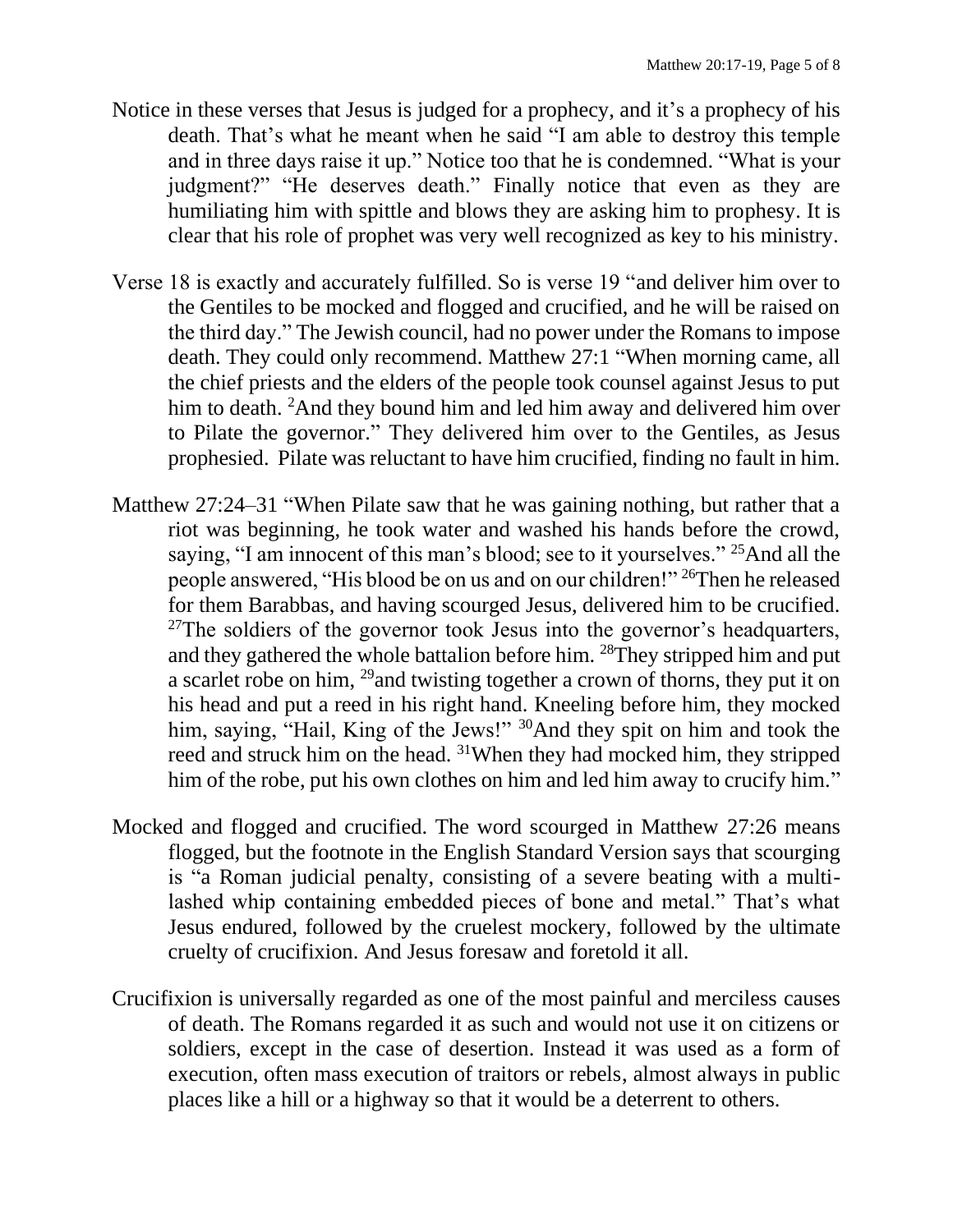- Even a short description of this physical torture horrifies us. Beaten and flogged, Jesus is nailed to the cross with huge nails, some of which have been found embedded in the bones of victims. He is suspended, arms outstretched or over his head, his weight supported only by his pierced wrists and feet. If he pushes up with his legs to breath he suffers agony in his feet, if he sags down he suffers it in his wrists, but then he must push up again to get the next breath. This goes on for hours until his heart starts to fail from the blood loss and strain. His lungs slowly fill with fluid, suffocating him. Finally in agony he cries out and gives up his spirit. This is what Jesus prophesied. This is what he endured, and this is what he knew he would endure.
- I consider this the most exact and accurate prophesy. Many of the prophesies of the Old Testament were symbolic or visual. Think of Pharoah's dream of seven fat cows and seven lean cows. While gripping, it is far from a literal description of the horrors of famine. Even more abstract are Daniel's pictures of kingdoms in the form of statues, or many headed beasts. This is not abstract. This is a plain, unromantic recitation of horror. Jesus knew this prophecy would come true in detail, but he walked this road to Jerusalem and endured the irony of Palm Sunday so that the redemption of the cross could be ours.
- These prophecies, of course, have been disputed. They are so accurate, so exact that no liberal scholar, no skeptic of miracles can believe that Jesus actually knew these things or said these things. Doesn't it make more sense to think that somebody put these words in Jesus' mouth after the events had happened? In my opinion and that of many Christian scholars, no, that doesn't make more sense. For one thing the testimony of the Old Testament, including Isaiah 53 which we looked at last week, points to a suffering servant. Psalm 22 written hundreds of years before Christ, prophesies the events of the cross with eerie accuracy. Furthermore the narrative flow of the Gospels makes no sense without the climax of the crucifixion, and even more, the resurrection. Why else did Jesus set his face toward Jerusalem? He certainly wasn't preparing to defeat the Romans in a pitched battle. His little band had at most two swords against their thousands.
- Carson, in his excellent commentary on Matthew, discusses the criticism of these prophecies. Those who do not dismiss them out of hand attempt to point at something in Scripture or history to make them historically credible. Of course it's not wrong to point to Isaiah 53 or other Old Testament passages that describe the suffering of the Messiah. Jesus himself will do so on the road to Emmaus. But Carson critiques even these approaches, and I agree with him.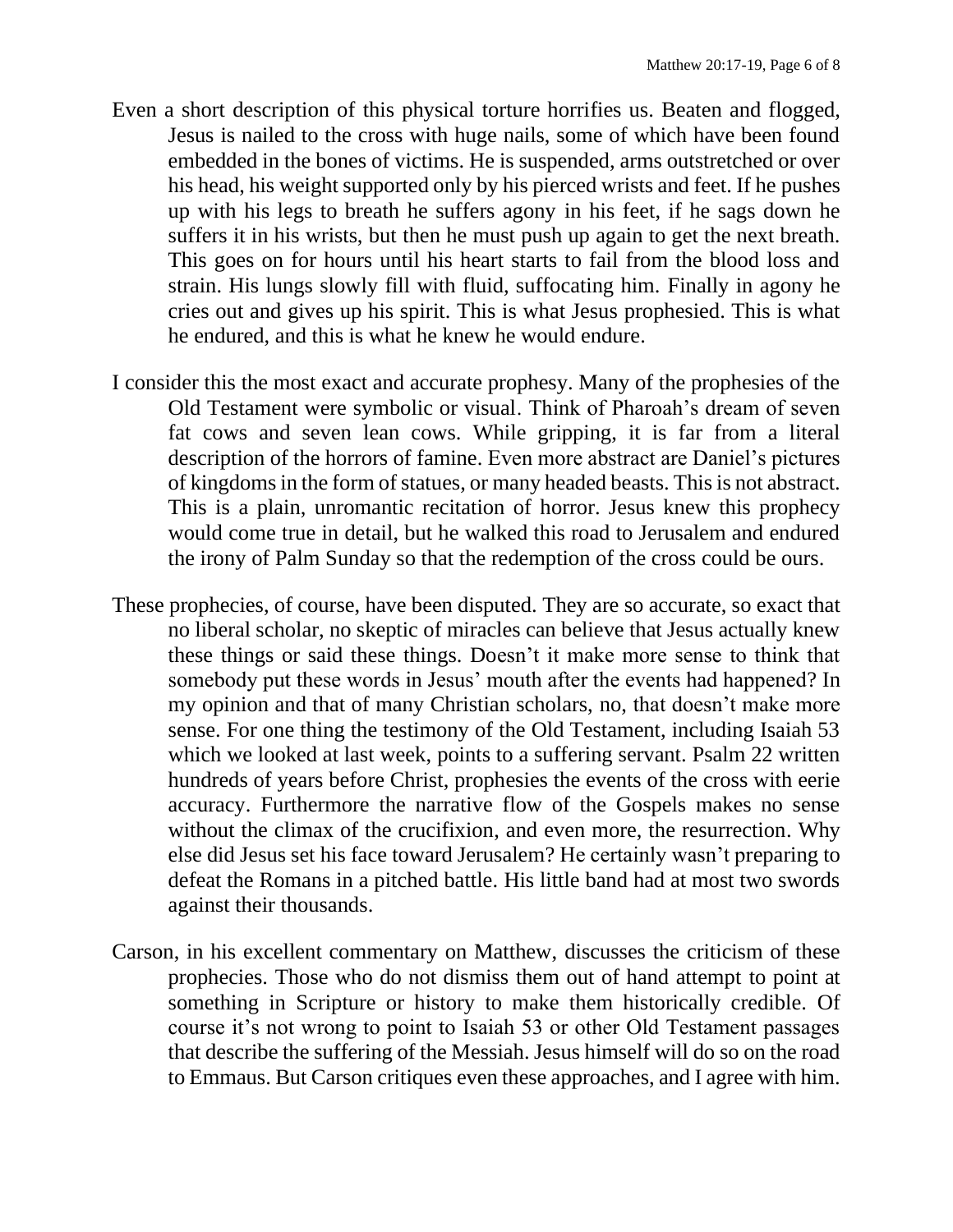- He says "These approaches seek to make some part of Jesus' passion predictions historically credible through some historical antecedent on which Jesus allegedly based his predictions. While this is not wrong, it is too restrictive for dealing with one who claims exclusive and intimate knowledge of the Father. Is it reasonable to think that Jesus could have predicted the details of his passion only if he read about them somewhere? This is not to question the applicability of some of the OT allusions to him; it is rather to question the historical reductionism of some Gospel research." In other words we need to let Jesus be who he was: God and Man, God the Son, the promised Messiah whose role as Messiah made him the perfect prophet, priest and king.
- If we accept that Jesus said these things prophetically, then this is certainly among the most exact and accurate prophecies in Scripture. What can we compare this to? What if I had stood in this pulpit three months ago on January  $10<sup>th</sup>$  and told you that Russia would in fact invade Ukraine. You might not consider me a prophet because several intelligence agencies were already predicting the invasion. But what if I told you the Russians would be stopped outside Kyiv, and that exactly 39 days after the initial invasion Ukrainian troops and reporters would return to the embattled town of Bucha and find a massacre. What if I told you three months ago that by April  $6<sup>th</sup>$  the funeral director from the town would report over 300 bodies. What if I told you that Andriy Dvornikov, who drove a mini-bus for a company in Kyiv would be found with his hands tied behind his back, shot through the head. All of this three months ago, all perfectly accurate. Would you consider me a prophet, maybe even a great prophet? This prophecy of Jesus is more exact, more accurate than that.
- Furthermore, this prophecy is of a greater thing than any other prophecy and with this I want to close. This prophecy is greater because this prophecy is not about incidentals, as you might accuse the Palm Sunday prophecies of being. This prophecy is about the essential truth of salvation, the death and resurrection of Jesus. Verse 19 ends with the simple assertion "and he will be raised on the third day." This prophecy is exact, accurate and significant.
- To show this I want to point to two places in Scripture, one right here and one in the epistles. The immediate assertion of the meaning of this prophecy is found just ten verses down. Beginning in verse 20 the mother of two of Jesus' disciples, James and John, comes forward to ask Jesus a question. Can these two young men, also known as the sons of Zebedee, sit at Jesus' right hand in his kingdom? Jesus, remembering his own prophecy, asks if they can drink the cup he's about to drink. Instead of rebuking them he tells them that they will drink the cup he drinks, a prophecy that they will die following him.